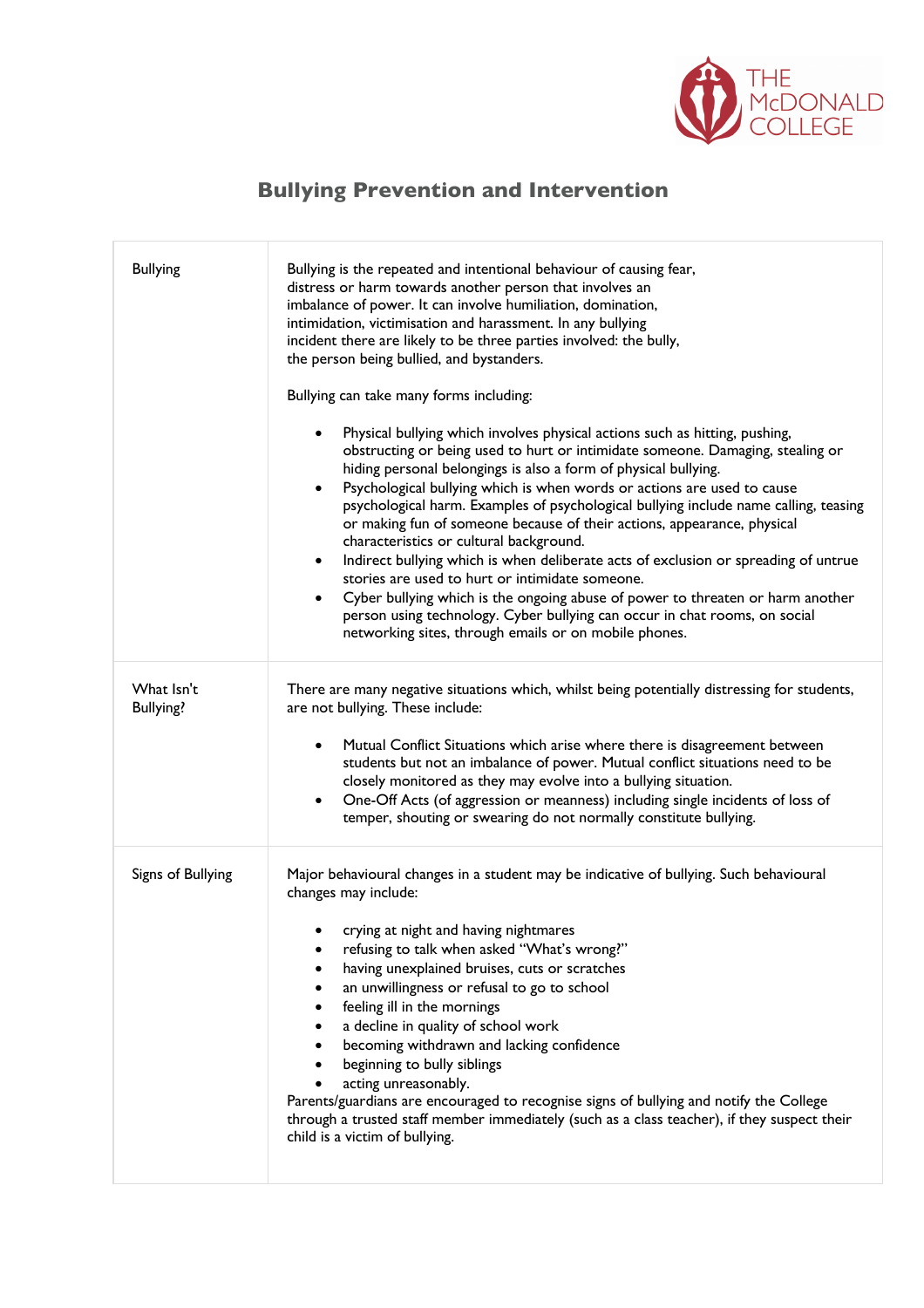| Our Policy                                         | The McDonald College recognises its duty to students to provide a safe and positive<br>learning environment where individual differences and diversity within the College is<br>respected and accepted.<br>Bullying is not tolerated at The McDonald College<br>It is our policy that:<br>bullying be managed through a 'whole-of-College community' approach involving<br>students, staff and parents/guardians<br>bullying prevention strategies are implemented within the College on a continuous<br>basis with a focus on teaching age-appropriate skills and strategies to empower<br>staff, students and parents/guardians to recognise bullying and respond<br>appropriately<br>bullying response strategies are tailored to the circumstances of each incident<br>$\bullet$<br>staff establish positive role models emphasising our no-bullying culture<br>bullying prevention and intervention strategies are reviewed on an annual basis<br>against best practice.                                                                                                                                                                                                                                                                                                                                                                                                                                                                                                                                                                                                                                                                                                                                                                                                                                                                                                                                                                                                                                                                                                                                                                                              |
|----------------------------------------------------|----------------------------------------------------------------------------------------------------------------------------------------------------------------------------------------------------------------------------------------------------------------------------------------------------------------------------------------------------------------------------------------------------------------------------------------------------------------------------------------------------------------------------------------------------------------------------------------------------------------------------------------------------------------------------------------------------------------------------------------------------------------------------------------------------------------------------------------------------------------------------------------------------------------------------------------------------------------------------------------------------------------------------------------------------------------------------------------------------------------------------------------------------------------------------------------------------------------------------------------------------------------------------------------------------------------------------------------------------------------------------------------------------------------------------------------------------------------------------------------------------------------------------------------------------------------------------------------------------------------------------------------------------------------------------------------------------------------------------------------------------------------------------------------------------------------------------------------------------------------------------------------------------------------------------------------------------------------------------------------------------------------------------------------------------------------------------------------------------------------------------------------------------------------------------|
| <b>Bullying</b><br>Prevention<br><b>Strategies</b> | The McDonald College recognises that the implementation of whole-College prevention<br>strategies is the most effective way of eliminating, or at least minimising incidents of<br>bullying within our community.<br>The following initiatives form part of our overall bullying prevention strategy and our<br>strategy to create a 'no-bullying' culture within the College:<br>A structured curriculum and peer group support system, that provides age-<br>٠<br>appropriate information and social and emotional competencies relating to<br>bullying (including cyberbullying) and bullying prevention, to students over the<br>course of the academic year.<br>Education, training and professional development of staff in bullying prevention<br>and response strategies.<br>Appropriate sharing among staff of information about cyberbullying incidents.<br>Regular provision of information to parents/guardians, to raise awareness of<br>bullying as a College community issue to equip them to recognise signs of bullying,<br>as well as to provide them with clear paths for raising any concerns they may have<br>relating to bullying directly with the College.<br>Promotion of a supportive environment that encourages the development of<br>٠<br>positive relationships and communication between staff, students and<br>parents/guardians.<br>Promotion of responsible bystander behaviour amongst students, staff and<br>parents/guardians.<br>Reporting of incidents of alleged bullying by students, bystanders,<br>parents/guardians and staff are encouraged, and made easy through the<br>establishment of multiple reporting channels (as specified below).<br>Regular risk assessments of bullying within the College are undertaken by<br>surveying students to identify bullying issues that may ordinarily go unnoticed by<br>staff.<br>Records of reported bullying incidents are maintained and analysed, in order to<br>٠<br>identify persistent bullies and/or victims and to implement targeted prevention<br>strategies where appropriate.<br>Statements supporting bullying prevention are included in student<br>communications. |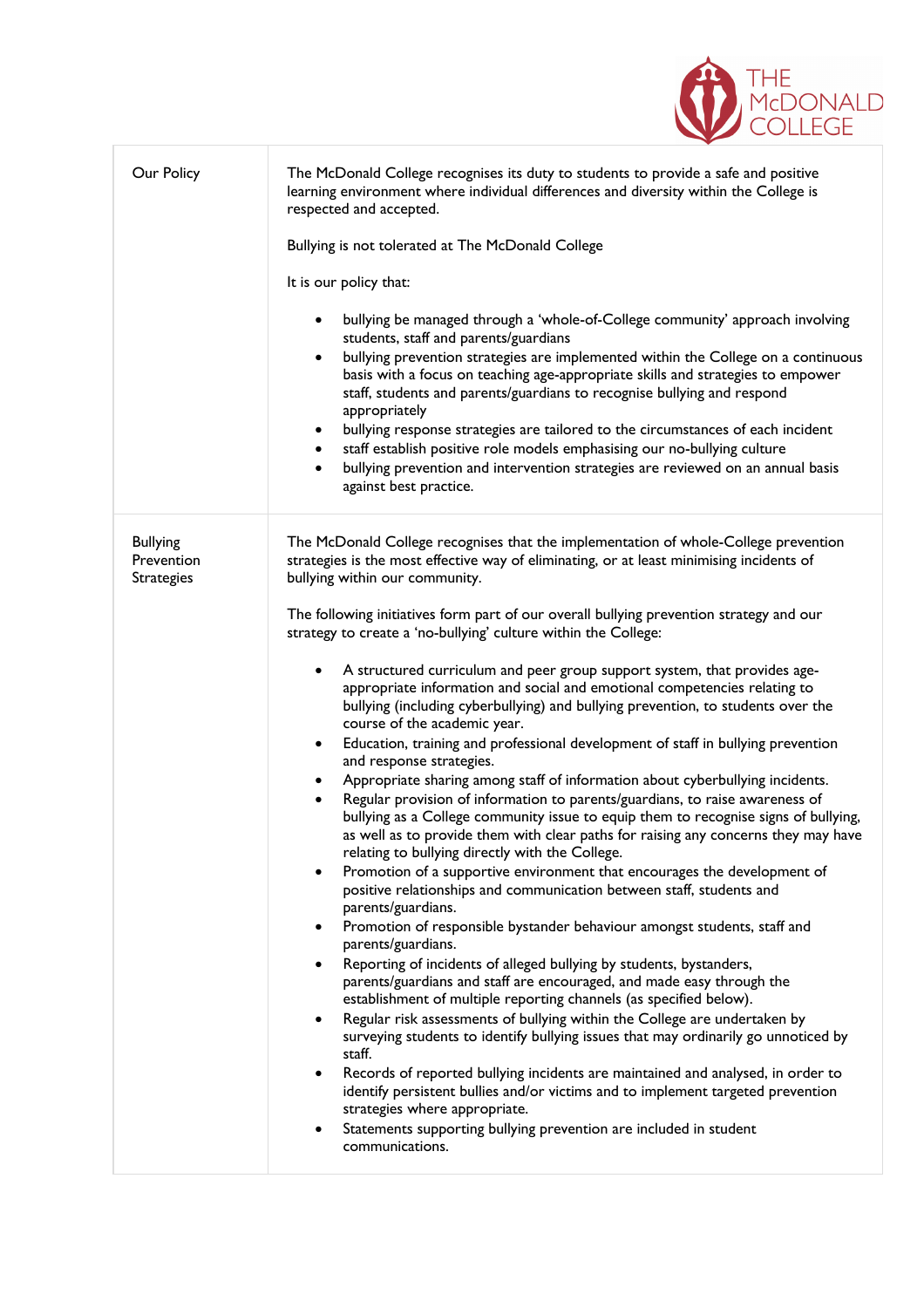

|                                  | Education of staff, students and parents/guardians on health conditions to promote<br>$\bullet$<br>understanding and to reduce stigma and fear.<br>Anti-bullying posters are displayed strategically within the College.<br>$\bullet$<br>Promotion of student awareness and a 'no-bullying' environment by participating<br>$\bullet$<br>in events such as the National Day of Action Against Bullying and Violence. |
|----------------------------------|----------------------------------------------------------------------------------------------------------------------------------------------------------------------------------------------------------------------------------------------------------------------------------------------------------------------------------------------------------------------------------------------------------------------|
| <b>Reporting Bullying</b>        | Students and their parents/guardians are sometimes reluctant to pursue bullying incidents,<br>for fear that it will only make matters worse.<br>A key part of the College's bullying prevention and intervention strategy is to encourage                                                                                                                                                                            |
|                                  | reporting of bullying incidents as well as providing assurance to students who experience<br>bullying (and parents/guardians) that:                                                                                                                                                                                                                                                                                  |
|                                  | bullying is not tolerated within the College<br>$\bullet$<br>their concerns will be taken seriously<br>$\bullet$                                                                                                                                                                                                                                                                                                     |
|                                  | the College has a clear strategy for dealing with bullying issues.<br>$\bullet$<br>Bullying incidents can be advised to the College verbally (or in writing) through any of the<br>following avenues:                                                                                                                                                                                                                |
|                                  | Parents and students are encouraged to report cases of bullying, depending on severity,<br>firstly to their Year Co-ordinator, then to the Deputy Principal or Director of Junior<br>School, Director of Performing Arts (if applicable) or the Principal. Details of how to<br>access external help services is available on the College Website / Community / Wellbeing<br>and Welfare.                            |
|                                  |                                                                                                                                                                                                                                                                                                                                                                                                                      |
| Responding to<br><b>Bullying</b> | Bullying behaviours vary enormously in their extent and intent and, as a consequence, each<br>incident needs to be dealt with on its facts.                                                                                                                                                                                                                                                                          |
|                                  | In all circumstances the College:                                                                                                                                                                                                                                                                                                                                                                                    |
|                                  | takes bullying incidents seriously<br>٠                                                                                                                                                                                                                                                                                                                                                                              |
|                                  | provides assurance to the victim that they are not at fault and their confidentiality<br>٠<br>will be respected                                                                                                                                                                                                                                                                                                      |
|                                  | takes time to properly investigate the facts including discussing the incident with                                                                                                                                                                                                                                                                                                                                  |
|                                  | the victim, the bully and any bystanders<br>takes time to understand any concerns of individuals involved                                                                                                                                                                                                                                                                                                            |
|                                  | maintains records of reported bullying incidents                                                                                                                                                                                                                                                                                                                                                                     |
|                                  | will escalate its response when dealing with persistent bullies and/or severe<br>incidents.                                                                                                                                                                                                                                                                                                                          |
|                                  | Actions that may be taken when responding to bullying include:                                                                                                                                                                                                                                                                                                                                                       |
|                                  | The "Method of Shared Concern" Approach (Pikas)                                                                                                                                                                                                                                                                                                                                                                      |
|                                  | The "No Blame" Approach (Maines & Robinson)                                                                                                                                                                                                                                                                                                                                                                          |
|                                  | These approaches may be used to intervene in group or relational bullying situations. They<br>are only appropriate during the initial stages. They are not appropriate for persistent or                                                                                                                                                                                                                             |
|                                  | severe bullying incidents.                                                                                                                                                                                                                                                                                                                                                                                           |
|                                  | notification of/consultation with parents/guardians<br>٠                                                                                                                                                                                                                                                                                                                                                             |
|                                  | offering counselling to persistent bullies/victims<br>implementing effective follow up strategies                                                                                                                                                                                                                                                                                                                    |